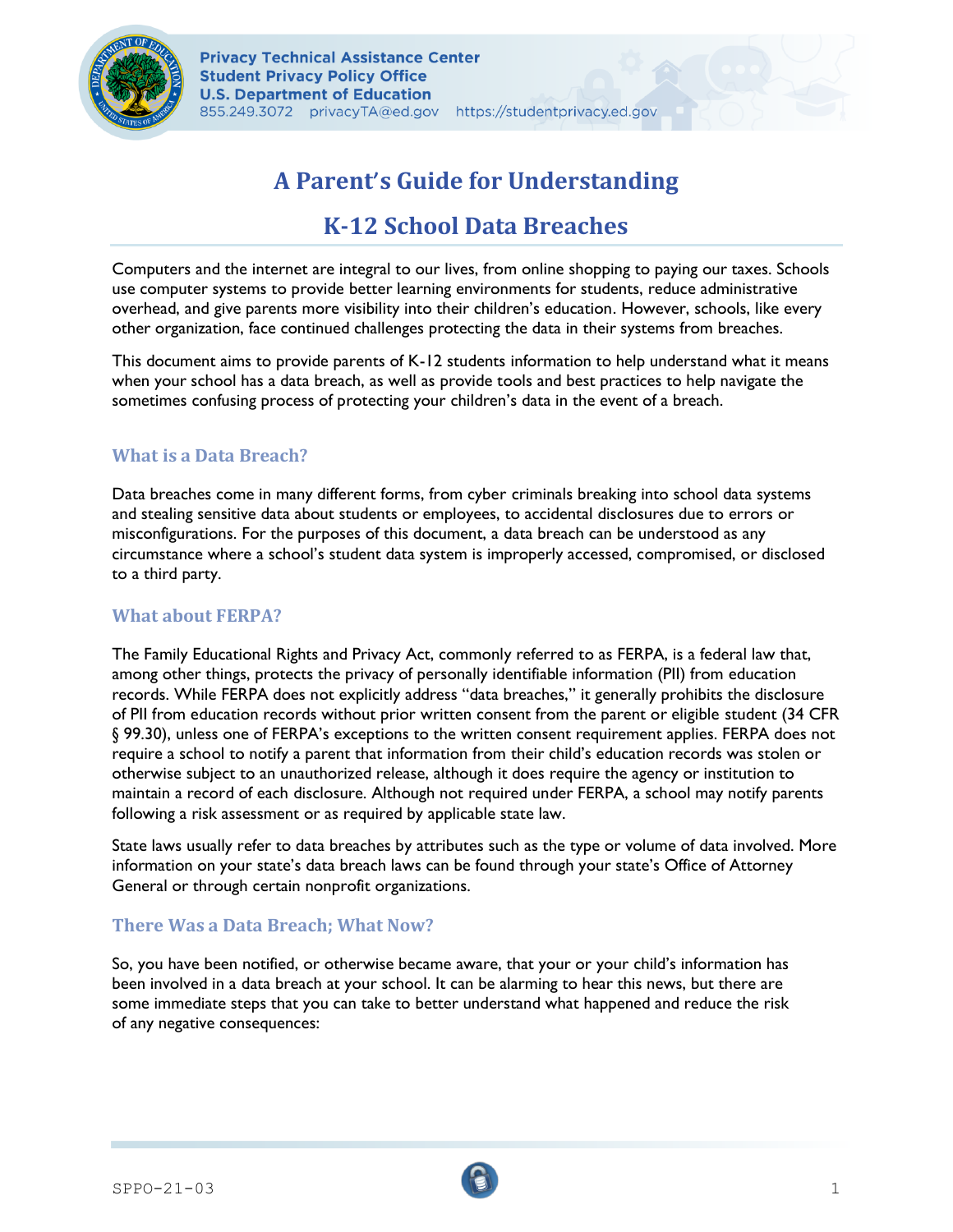

1. Get confirmation that your or your child's data were affected.

Many times, parents hear about a breach through media reports or by word of mouth. Reach out to your school and ask them to validate that your child's information was involved in the breach. Keep in mind that in the early stages of a data breach investigation, the extent of the breach may not yet be fully known.

2. Determine the risk to you or your child

If your or your child's information is involved in the breach, one of the first things you should do is evaluate what kinds of data were involved to determine the risk that the loss or exposure of these data poses. Disclosure of some data, such as social security numbers, date of birth, account numbers, passwords, or other sensitive data can lead to fraud, identity theft, and similar crimes. Disclosure of other information such as grades, pictures, names, or addresses, while still personally identifiable, may not carry the same risk of negative outcomes.

3. Take steps to reduce the risk of negative impacts

Once you understand what data were involved, you should think about ways to reduce the risk that the data may be used for harmful purposes. The following steps will depend on the types and sensitivities of the data that were exposed because of the breach:

- Check your school's website often, and be alert for letters from the school to get updates on the breach.
- Think about changing account passwords, ensuring that they are complex and unique.
- Check your credit report for unauthorized activity or notify credit bureaus or the Internal Revenue Service (IRS).
- Report to state or local law enforcement if there is indication of identify theft or other criminal activity.
- Obtain some form of credit or identity theft monitoring (this often is offered by the school in cases where sensitive information was involved).
- Monitor your financial, email, and social media accounts for unexpected activity.
- 4. File a Complaint

If your child's information is involved in a data breach, it is always best to reach out to your school or district and verify the facts. If they are unable to address your concerns appropriately and you believe your rights under FERPA have been violated, you may file a complaint with the Student Privacy Policy Office (SPPO) by visiting [https://studentprivacy.ed.gov/file-a-complaint.](https://studentprivacy.ed.gov/file-a-complaint) Complaints must

- be filed by the parent or eligible student with FERPA rights regarding the education records that are the subject of the complaint;
- be filed within 180 days of the alleged violation or within 180 days after you knew or reasonably should have known about the violation; and
- contain specific allegations of fact giving reasonable cause to believe that a FERPA violation has occurred.